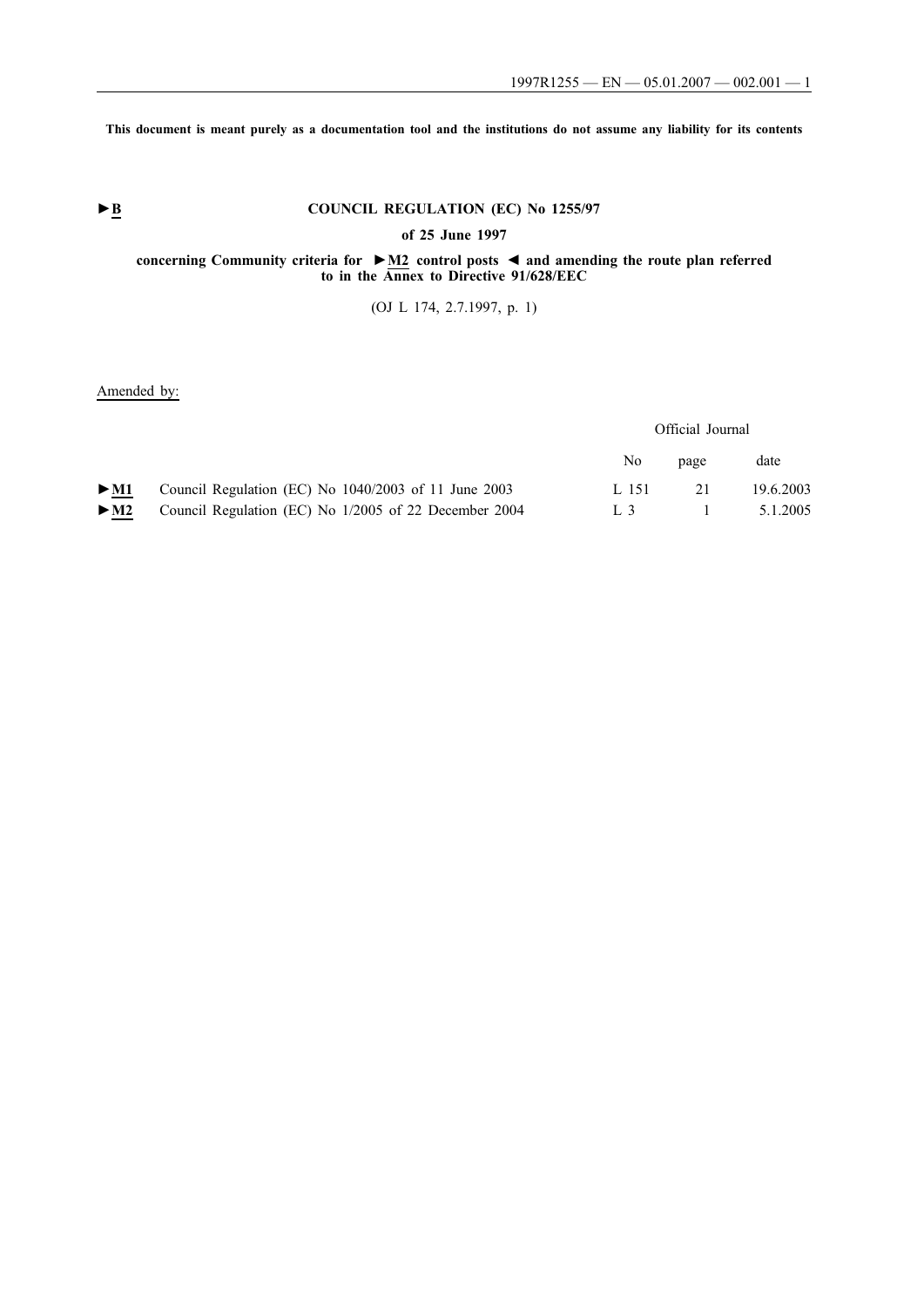## **COUNCIL REGULATION (EC) No 1255/97**

#### **of 25 June 1997**

**concerning Community criteria for ►M2 control posts** ◄ **and amending the route plan referred to in the Annex to Directive 91/628/EEC**

THE COUNCIL OF THE EUROPEAN UNION,

Having regard to the Treaty establishing the European Community,

Having regard to Council Directive 91/628/EEC of 19 November 1991 on the protection of animals during transport and amending Directives 90/425/EEC and 91/496/EEC (1), and in particular Article 13 (2) and Article 14 thereof,

Having regard to the proposal from the Commission,

Whereas Directive 91/628/EEC lays do wn, in order to improve the welfare of certain categories of transported animals, requirements concerning maximum journey times after which the animals are to be unloaded, fed and watered and rested for at least 24 hours before travelling further;

Whereas such obligatory breaks in the long-distance transport of animals will take place at **►M2** control posts ◄;

Whereas it is necessary to lay down criteria applicable throughout the Community to be met by **►M2** control posts ◄ so as to ensure the optimum welfare conditions for the animals passing through them and also to provide for certain incidental animal health matters;

Whereas, in order to facilitate the control of the operation of **►M2** control posts ◄ and the vehicles and animals passing through them, it is necessary to provide for the keeping of records and certain other administrative matters;

Whereas, in order to guarantee that the animals transported continue their journey under optimum welfare conditions, the competent authority should ascertain that they are fit to do so;

Whereas, pending measures aimed at charging a Community fee for expenditure incurred by veterinary checks to ascertain whether animals are fit to continue their journey, it should be stipulated that Member States may, in compliance with the general rules of the Treaty, charge such expenditure to the operator concerned;

Whereas to ensure compliance with certain rules applicable to staging posts, the route plan referred to in Chapter VIII of the Annex to Directive 91/628/EEC should be adjusted to the new provisions;

Whereas it is important to establish as a first step the rules for **►M2** control posts ◄ accommodating domestic solipeds and domestic animals of the bovine, ovine, caprine and porcine species;

Whereas the Scientific Veterinary Committee has recommended certain minimum requirements for **►M2** control posts ◄, which have been taken into account,

### HAS ADOPTED THIS REGULATION:

<sup>(1)</sup> OJ No L 340, 11.12.1991, p. 17. Directive as last amended by Directive 95/29/EC (OJ No L 148, 30.6.1995, p. 52).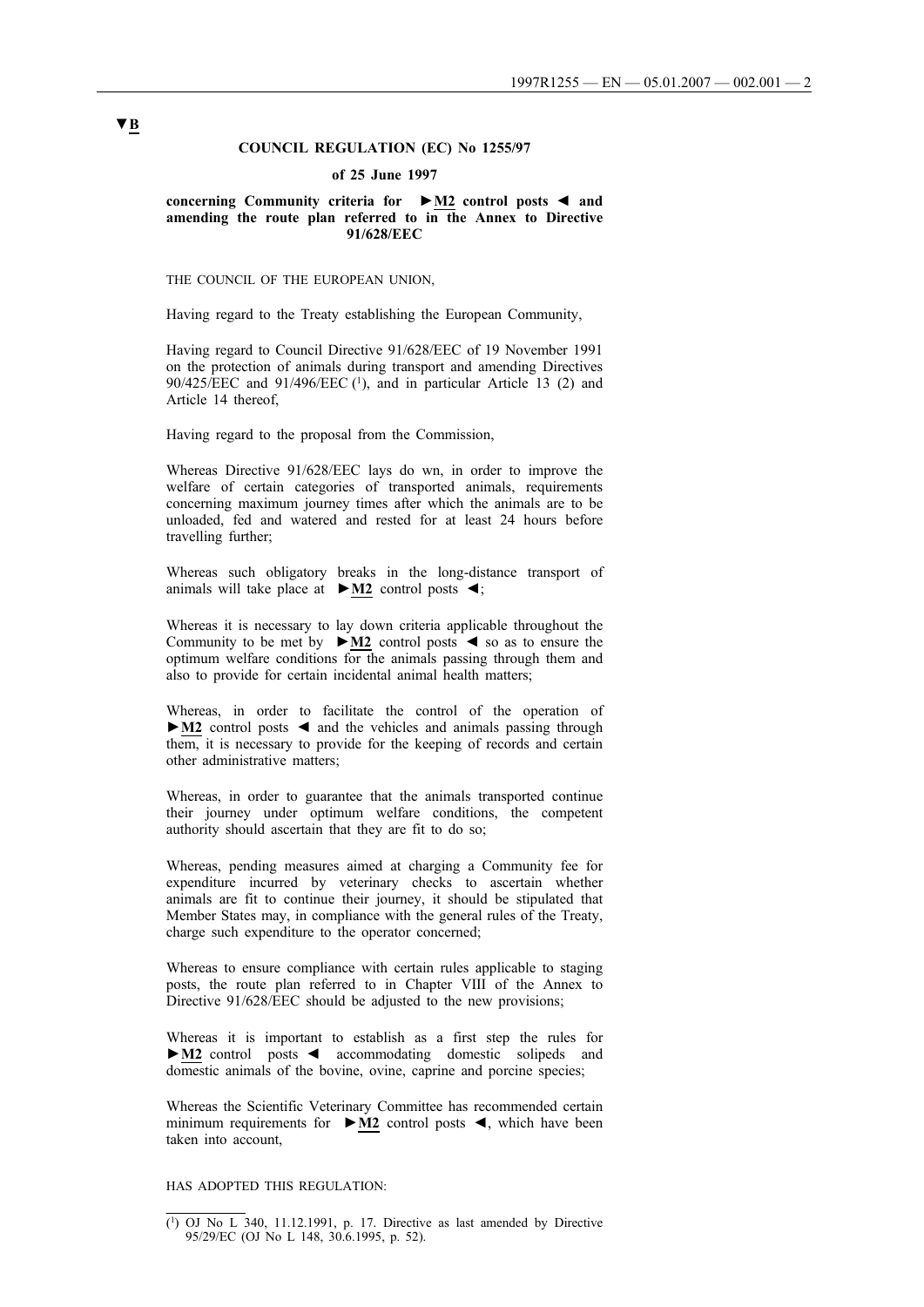### *Article 1*

## **▼M2**

1. Control posts are places where animals are rested for at least 12 hours or more pursuant to point 1.5. or 1.7(b) of Chapter V of Annex I to Regulation (EC)  $1/2005$  (<sup>1</sup>).

## **▼B**

2. The **►M2** control posts ◄ referred to in paragraph 1 shall comply with the Community criteria laid down in this Regulation.

### *Article 2*

For the purposes of this Regulation, the definitions in Article 2 of Directives 64/432/EEC, 90/425/EEC, 91/496/EEC and 91/628/EEC shall apply as necessary.

## **▼M2**

## *Article 3*

1. The competent authority shall approve and issue an approval number to each control post. Such approval may be limited to a particular species or to certain categories of animal and health status. Member States shall notify the Commission of the list of approved control posts and any updates.

Member States shall also notify the Commission of the detailed arrangements in application of the provisions in Article 4(2), in particular the period of use as control posts and the double purpose of approved premises.

2. Control posts shall be listed by the Commission in accordance with the procedure referred to in Article 31(2) of Regulation (EC) No 1/2005 upon a proposal of the competent authority of the Member State concerned.

3. Member States may only propose control posts for listing once the competent authority has checked that it complies with the relevant requirements and approved it. For the purpose of such approval, the competent authority as defined in Article 2(6) of Directive 90/425/EEC shall ensure that control posts fulfil all the requirements in Annex I to this Regulation; in addition, such control posts shall:

- (a) be located in an area which is not subject to prohibition or restrictions in accordance with relevant Community legislation;
- (b) be under the control of an official veterinarian who shall ensure, *inter alia*, compliance with the provisions of this Regulation;
- (c) operate in compliance with all the relevant Community rules regarding animal health, the movement of animals and the protection of animals at the time of slaughter;
- (d) undergo regular inspection, at least twice a year, to ascertain that the requirements for approval continue to be fulfilled.

4. A Member State must, in serious cases, particularly on animal health or welfare grounds, suspend the use of a control post situated in its territory. It shall inform the Commission and the other Member States of such suspension and of its reasons. The suspension of the use of the control post may only be lifted after notification to the Commission and the other Member States on its reasons.

5. The Commission, in accordance with the procedure referred to in Article 31(2) of Regulation (EC) No 1/2005, may suspend the use of a control post or withdraw it from the list, if on-the-spot checks carried

 $\overline{(\begin{smallmatrix}1\end{smallmatrix})$  OJ L 3, 5.1.2005.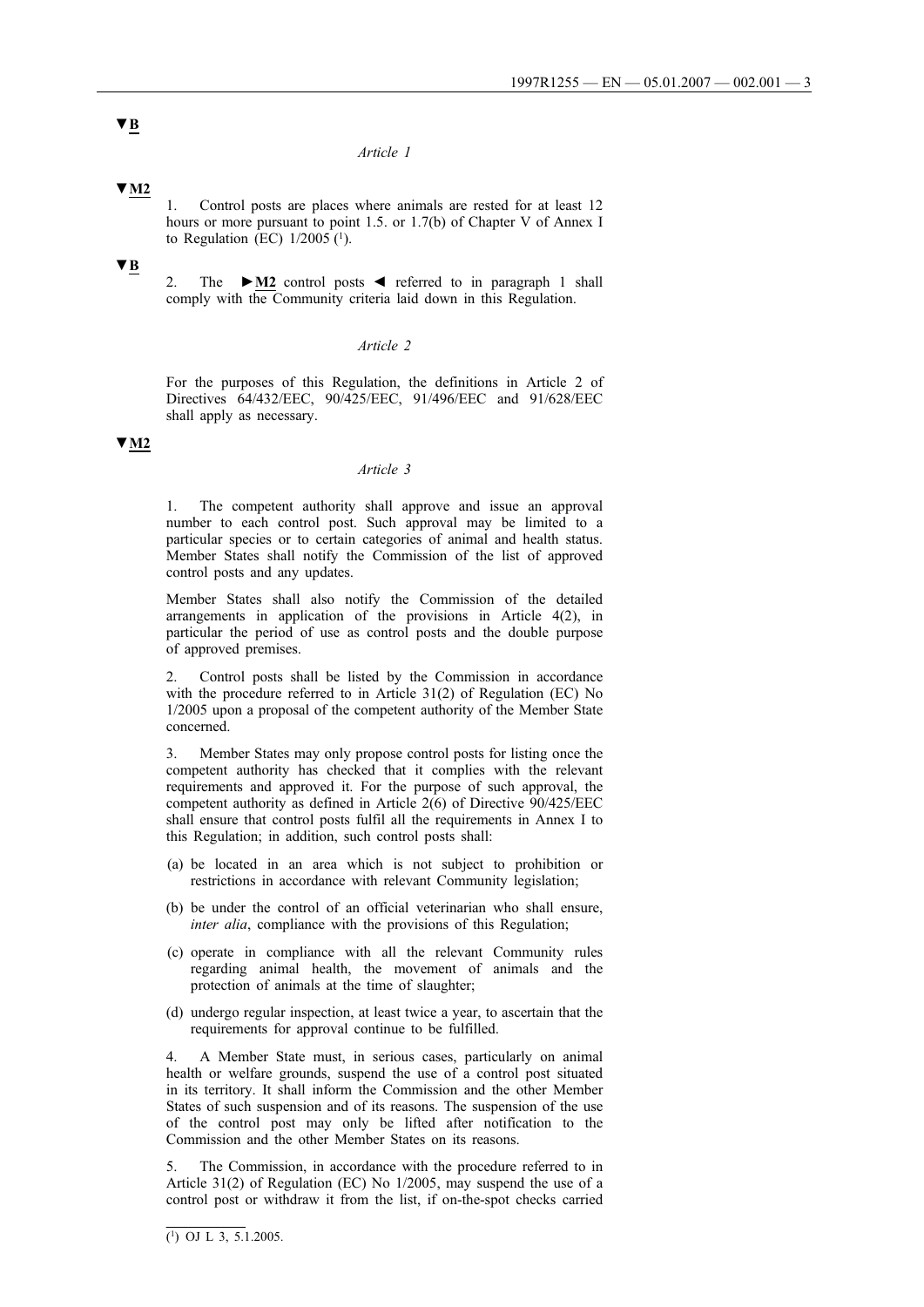# **▼M2**

out by the experts of the Commission as referred to in Article 28 of that Regulation indicate non-compliance with the relevant Community legislation.

# **▼M1**

#### *Article 4*

1. **►M2** Control posts ◄ shall be used exclusively to receive, feed, water, rest, accommodate, care for and dispatch animals passing through.

2. However, by way of derogation from paragraph 1, Member States may also approve as **►M2** control posts ◄ the entire premises of assembly centres as defined in Article 2(o) of Directive 64/432/EEC and Article 2(b)(3) of Directive 91/68/EEC provided that they comply with paragraph 3 of this Article and of point A.4 of Annex I to this Regulation during the entire period of operation as **►M2** control posts ◄.

3. Animals may be present at the same time at a **►M2** control post  $\triangleleft$  only if:

- (a) they are of the same certified health status, including where appropriate, any additional guarantee granted in accordance with Community legislation; and
- (b) their health status is certified;
	- (i) either according to the requirements applicable to the category of animals of the species concerned as laid down in the Community veterinary legislation listed in Annex A to Directive 90/425/EEC.

Where not otherwise provided by the respective animal health requirements, additional certification shall guarantee that the animals have remained for at least 21 days on a single holding, or since birth on the holding of origin, if the animals are less than 21 days of age, before being dispatched from that holding either directly or transiting through one single approved assembly centre and, in the case of sheep and goats, comply with the requirements of Article 4b(4) of Directive 91/68/EEC; or

- (ii) in the case of bovine and porcine animals destined for export to a third country in application of Article 2(1) of Decision 93/444/EEC; (1)
- (c) they belong to the category of animals for which the **►M2** control post ◄ is approved.

### **▼M2**

4. The competent authority of the place of departure shall notify the movement of animals passing through control posts through the information exchange system referred to in Article 20 of Directive 90/425/EEC.

## **▼B**

#### *Article 5*

The owner or any natural or legal person running a **►M2** control post ◄ shall be responsible for compliance with the relevant provisions of this Regulation and, to that end, shall be obliged:

(a) to admit only those animals which have been certified or identified in accordance with the relevant Community legislation, with particular reference to the provisions referred to in Article 3 (3). For this purpose, he shall check or have others check the health or other accompanying documents belonging to the species or cate-

 $\overline{(^1)}$  OJ L 208, 19.8.1993, p. 34.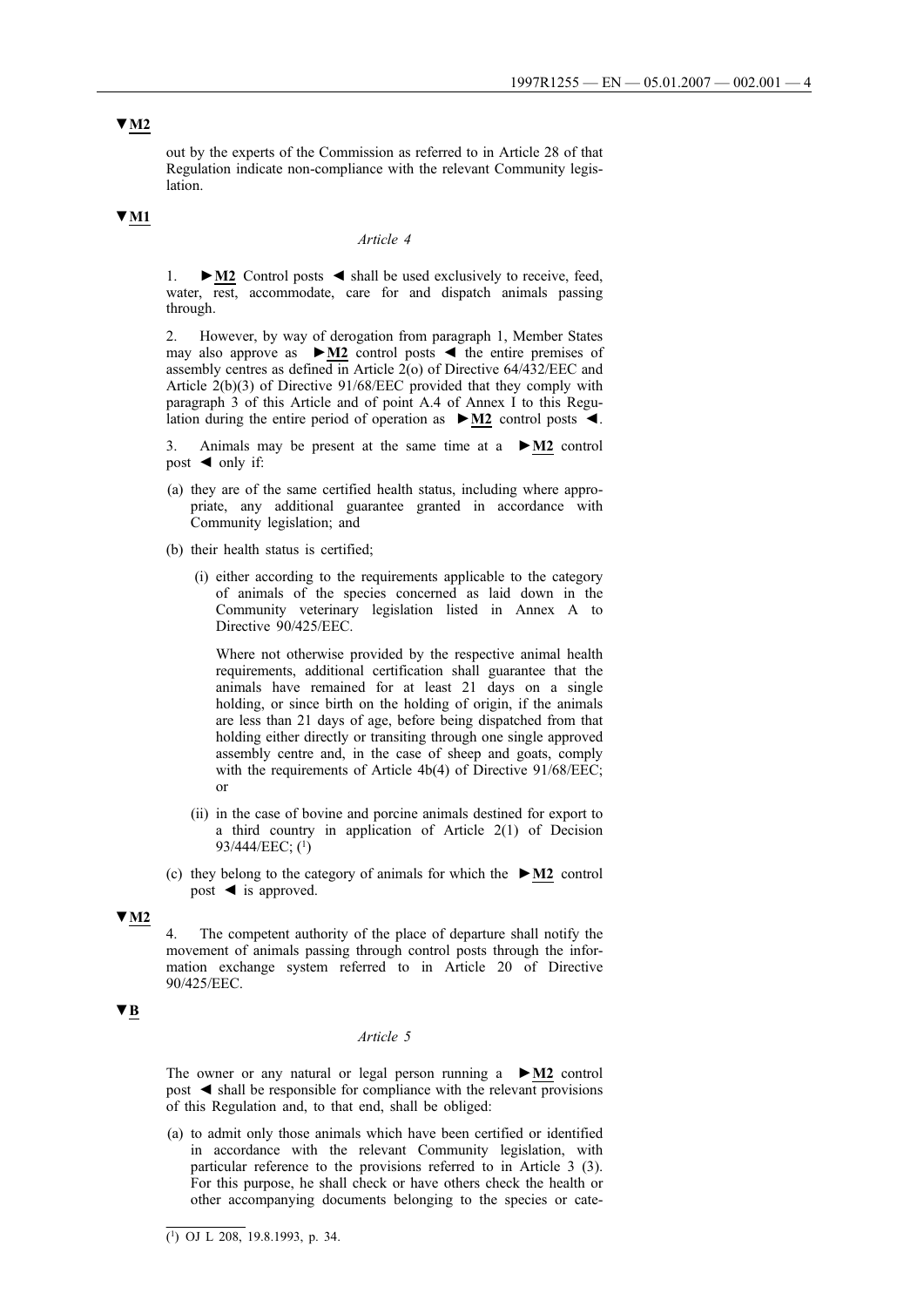gories concerned and randomly check and identification marks on the animals;

# **▼M1** \_\_\_\_\_\_\_\_\_\_

## **▼B**

- (c) to ensure that the animals staying at **►M2** control posts ◄ are fed and watered at the right time according to the species involved and to provide for this purpose appropriate quantities of feeding stuffs and liquids;
- (d) to care for the animals staying at **►M2** control posts ◄ and, where required, take all necessary steps to guarantee their welfare and compliance with animal-health requirements;
- (e) to call a veterinarian should the need arise
	- to give the appropriate treatment to animals that become sick or injured while under his responsibility and
	- where necessary, to have such animals slaughtered, killed or put down in accordance with Directive 93/119/EC;
- (f) to use staff who possess the appropriate ability, knowledge and professional competence and have for that purpose received specific training either within the undertaking or from a training body or have equivalent practical experience qualifiying them to handle and, if necessary, administer appropriate care to the animals concerned;
- (g) to take the necessary steps to ensure that all those handling animals at **►M2** control posts ◄ comply with the relevant animal-welfare provisions;

#### **▼M1**

(h) to notify to the competent authority within one working day after departure of a consignment the information set out in point C.7 of Annex I, to keep a record or database of that information, to store it and to hold it at the disposal of the competent authority for at least three years;

#### **▼B**

(i) to inform the competent authority at the earliest opportunity of any perceived irregularities.

## **▼M2**

#### *Article 6*

1. Before the animals leave the control post, the official veterinarian or any veterinarian designated for this purpose by the competent authority shall confirm on the journey log as referred to in Annex II of Regulation (EC) No 1/2005 that the animals are fit to continue their journey. Member States may stipulate that expenditure incurred as a result of the veterinary check shall be borne by the operator concerned.

2. The rules relating to the exchange of messages between authorities to comply with the requirements of this Regulation shall be laid down in accordance with the procedure laid down in Article 31(2) of Regulation (EC) No 1/2005.

### *Article 6a*

This Regulation shall be amended by the Council, acting by a qualified majority, on a proposal from the Commission, with a view in particular to adapting it to technological and scientific progress, except as regards any amendments to the Annex which are necessary to adapt it to the animal health situation which may be adopted in accordance with the procedure laid down in Article 31(2) of Regulation (EC) No 1/2005.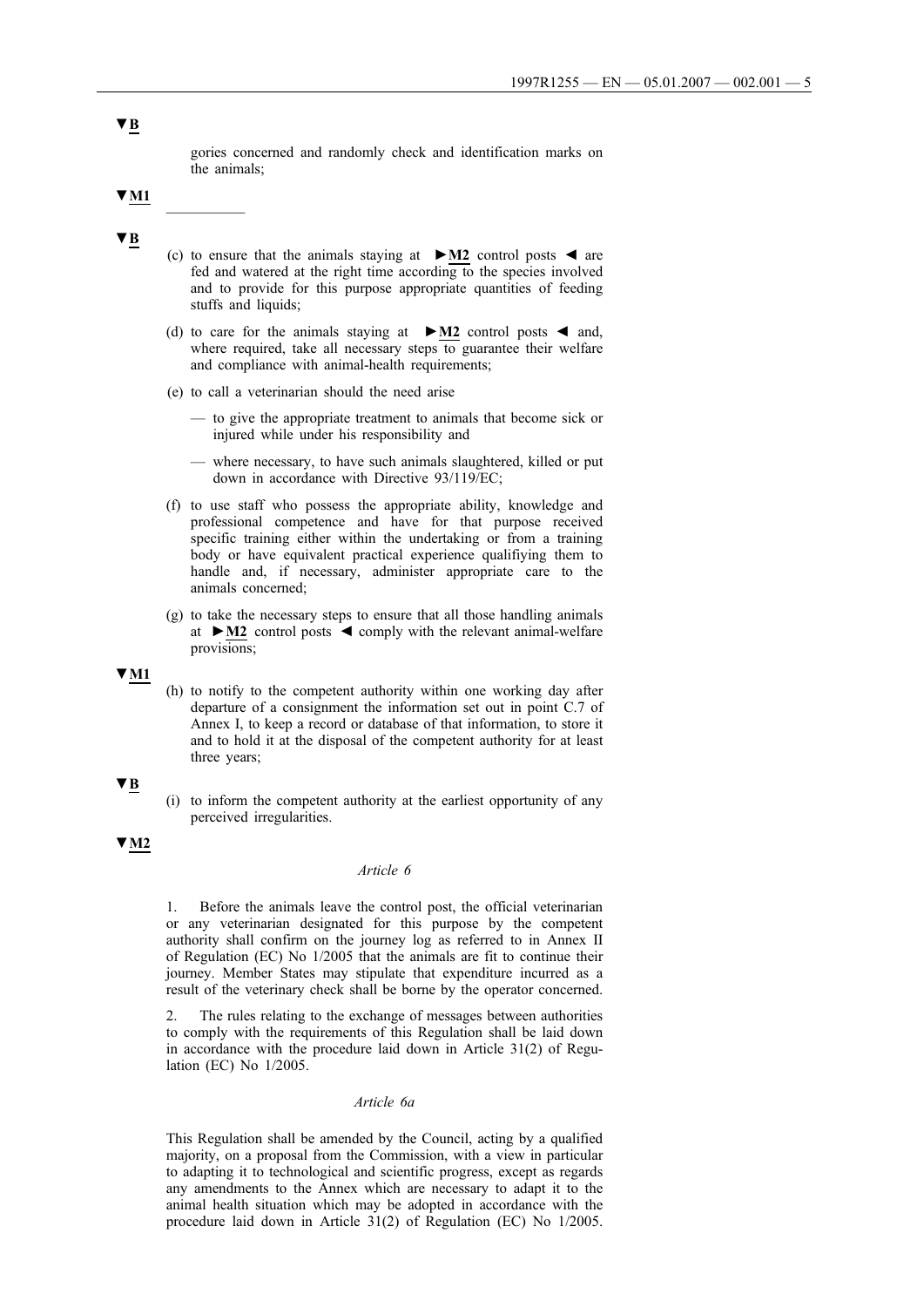### *Article 6b*

**►M2** The Member States shall apply the provisions of Article 26 of Council Regulation (EC) No 1/2005 to penalise any infringement of the provisions of this Regulation and shall take all measures necessary to ensure that they are implemented. ◄ The Member States shall notify those provisions to the Commission by 1 May 2004 at the latest and shall notify it without delay of any subsequent amendment affecting them.

# **▼B**

### *Article 7*

This Regulation shall enter into force on the day of its publication in the *Official Journal of the European Communities*.

It shall apply as from 1 January 1999.

This Regulation shall be binding in its entirety and directly applicable in all Member States.

# **▼M1**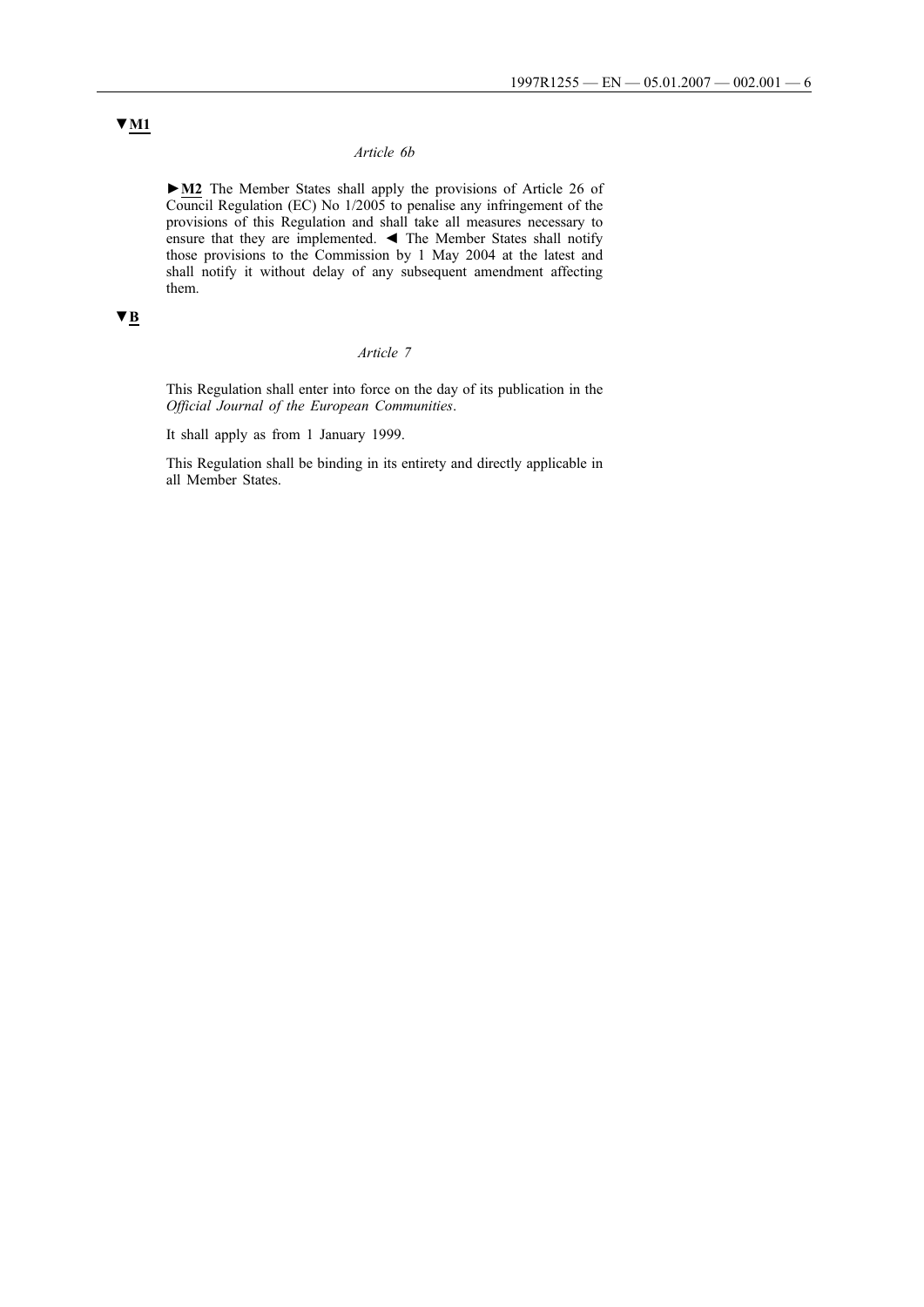#### *ANNEX*

#### **COMMUNITY CRITERIA FOR CONTROL POSTS**

#### A. HEALTH AND HYGIENE MEASURES

- 1. Every control posts must
	- (a) be located, designed, constructed and operated as to ensure sufficient bio-security preventing the spreading of serious infectious diseases to other holdings and between consecutive consignments of animals passing through these premises;
	- (b) be constructed, equipped and operated as to ensure that cleaning and disinfection procedures can be carried out. A lorry wash shall be provided on the spot. Such facilities must be operational under all weather conditions;
	- (c) be cleansed and disinfected before and after each use, as required by the official veterinarian.
- 2. Personnel and equipment entering into contact with the animals accommodated shall be exclusively dedicated to the premises concerned unless they have been subject to a cleaning and disinfection procedure after being in contact with the animals or their faeces or urine. In particular the person in charge of the control post shall provide clean equipment and protective clothes, which shall be kept exclusively for the use of any persons entering the control post, and shall make available suitable equipment for cleansing and disinfecting the above items.
- 3. Bedding material shall be removed when a consignment of animals is moved from an enclosure and, after the cleansing and disinfecting operations provided for in point 1(c), shall be replaced by fresh bedding.
- 4. Animals litter, faeces and urine shall not be collected from the premises unless they have been subject to an appropriate treatment in order to avoid the spreading of animal diseases.
- 5. Appropriate sanitary breaks between two consecutive consignments of animals shall be respected and if appropriate adapted depending on whether they come from a similar region, zone or compartment. In particular, control posts shall be completely cleared of animals for a period of at least 24 hours after a maximum of 6 days' use and after cleansing and disinfecting operations have been carried out, and prior to the arrival of any new consignment.
- 6. Before accepting animals, control posts shall:
	- (a) have started the cleansing and disinfection operations within 24 hours following the departure of all animals previously held there in accordance with the provisions of Article 4(3) of this Regulation;
	- (b) have remained clear of animals until the cleansing and disinfection operation is completed to the satisfaction of the official veterinarian.

#### B. CONSTRUCTION AND FACILITIES

**▼M2**

**▼B**

1. In addition to the provisions of Chapters II and III of Annex I to Regulation (EC) No 1/2005 applying to means of transport for loading and unloading animals, every control post must have suitable equipment and facilities available for the purpose of loading and unloading animals from the means of transport. In particular, such equipment and facilities must have a non-slip floor covering and, if necessary, be provided with lateral protection. Bridges, ramps and gangways must be fitted with sides, railings or some other means of protection to prevent animals falling off them. Loading and unloading ramps should have the minimum possible incline. Passageways must have floor coverings which minimise the risk of slipping and be so constructed as to minimise the risk of injury to animals. Particular care must be taken to ensure that no appreciable gap or step is allowed between the vehicle floor and the ramp or the ramp and the floor of the unloading area requiring animals to jump or likely to cause them to slip or stumble.

# **▼M2**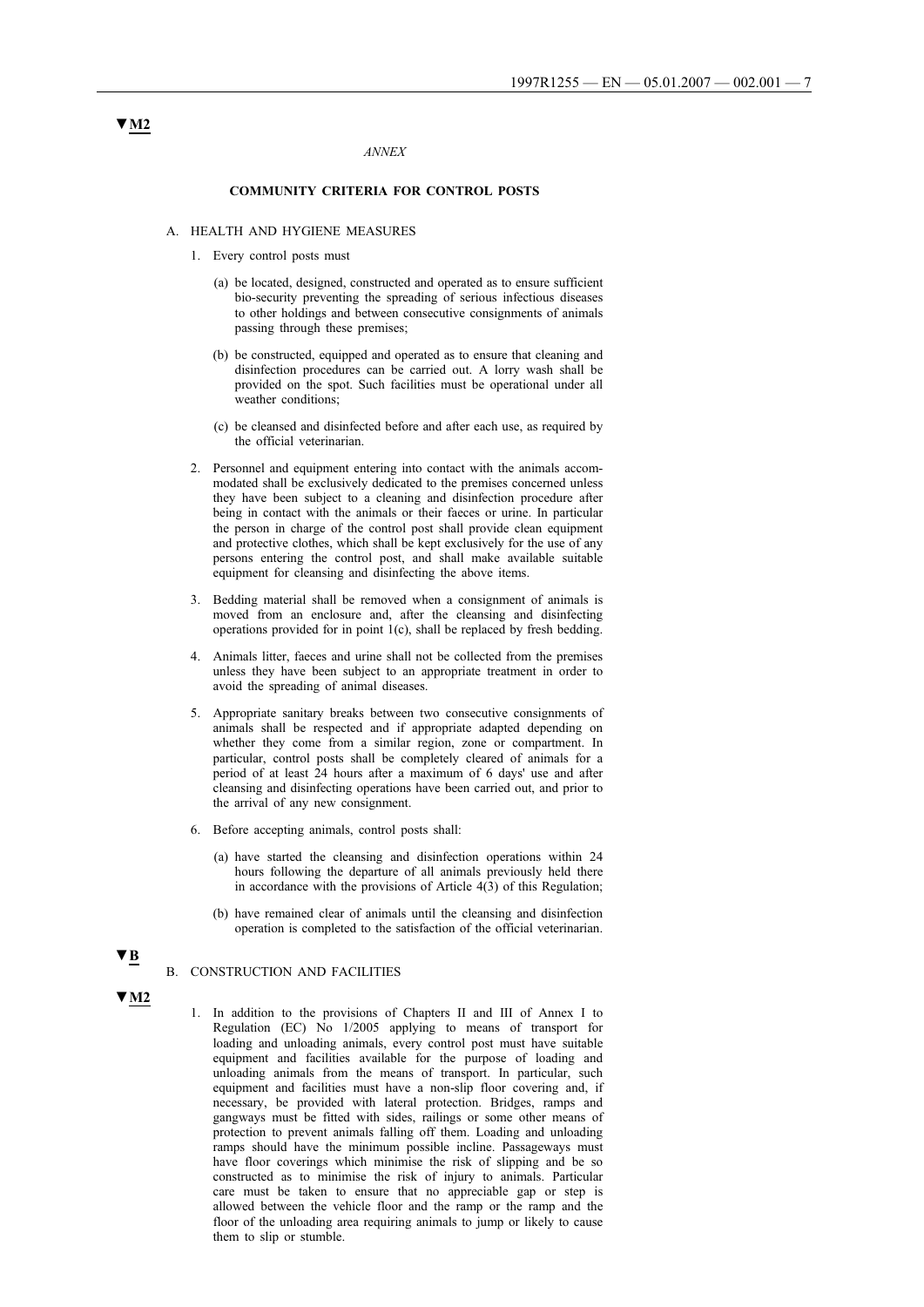- 2. All facilities used for accomodating animals at **►M2** control posts ◄ shall:
	- (a) have floor coverings which minimize the risk of slipping and do not cause injury to animals;
	- (b) have roofs and adequate side protection to protect the animals from adverse weather conditions;
	- (c) have suitable facilities for holding, inspecting, examining where necessary, feeding and watering the animals and storing feedingstuffs;
	- (d) taking holding capacity into account, have adequate ventilation and drainage for the species of animal accommodated;
	- (e) have natural or artificial lighting at a level sufficient to permit inspection of all animals at any time. If necessary, adequate backup lighting should be available;
	- (f) have equipment for tethering animals which need to be tethered. Such tethering shall be carried out in a way which does not cause pain or suffering to the animals and permits them to feed, drink or lie down without difficulty;
	- (g) have, in relation to the species concerned, sufficient space for the animals to lie down at the same time and make their way easily to their drinking and feeding points;
	- (h) have adequate supplies of bedding material. Such material shall be placed in each enclosure according to the needs of each species or category of animal accommodated;
	- (i) be constructed and maintained in such a way as to avoid the animals coming into contact with any sharp or dangerous object or damaged surface which could cause them injury.
- 3. **►M2** Control posts ◄ shall have suitable facilities for the separate accommodation of animals which are diseased, injured or in need of individual attention.
- 4. **►M2** Control posts ◄ shall have suitable facilities for all persons having business on and using the premises.
- 5. **►M2** Control posts ◄ shall have appropriate arrangements for the storage and disposal of waste material and for the storage of dead animals, pending their removal and destruction in accordance with Directive 90/667/EEC (<sup>1</sup>).
- C. OPERATIONS
	- 1. Animals shall be unloaded without delay after arrival. If delay is unavoidable, however, taking account of weather conditions and waiting periods, the animals should be guaranteed the best possible welfare conditions.
	- 2. During loading and unloading, care must be taken not to frighten, excite or mistreat the animals, and to ensure that they are not knocked over. Animals must be neither lifted nor dragged by the head, horns, ears, feet, tail or fleece or handled in such a way as to cause them unnecessary pain or suffering. When necessary, they must be led individually.
	- 3. For the movement of animals throughout the facilities:
		- (a) mobile passageways must be arranged so as to exploit the gregarious tendencies of animals;
		- (b) instruments intended for guiding animals must be used solely for that purpose. Use of instruments which administer electric shocks should be avoided as far as possible and in any case may be used only for adult bovine animals and pigs which refuse to move, on condition that the shocks last no more than two seconds, are adequately spaced and that the animals have room ahead of them in which to move. Such shocks may be applied only to the muscles of the hindquarters;

<sup>(1)</sup> OJ No L 363, 27.12.1990, p. 51. Directive as last amended by the 1994 Act of Accession.